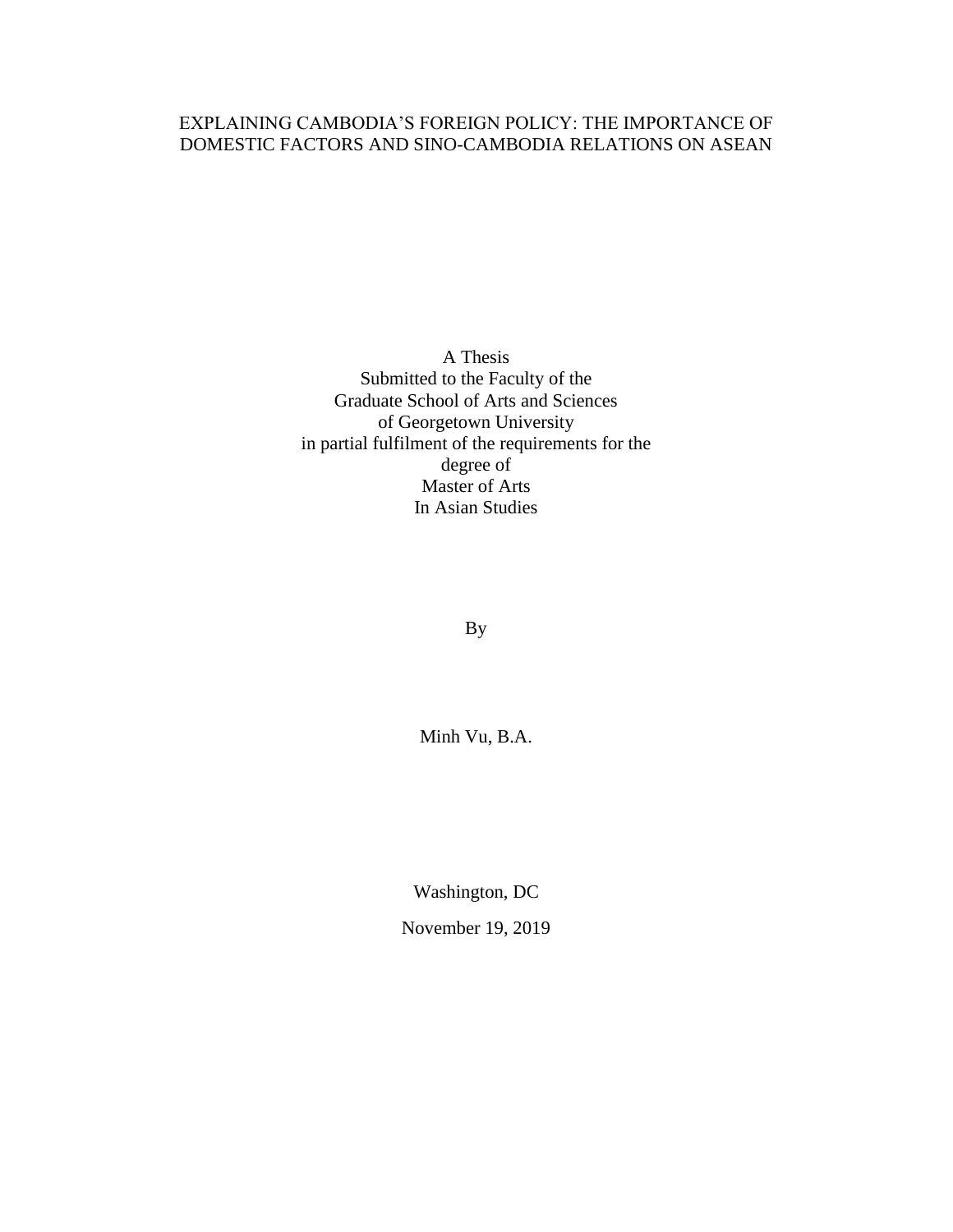# EXPLAINING CAMBODIA'S FOREIGN POLICY: THE IMPORTANCE OF DOMESTIC FACTORS AND SINO-CAMBODIA RELATIONS ON ASEAN Minh Vu, B.A.

Thesis Advisor: Kristine Looney, Ph.D.

#### **ABSTRACT**

This paper studies the Cambodia decision to block the ASEAN Foreign Minister Statement from supporting the Permanent Court of Arbitration's reward to the Philippines in the Philippines v China 2016 case on their disputed claims in the South China Sea. This paper argues that the Cambodian position on the South China Sea, and subsequently its decision to block confronting language in the ASEAN joint statements, is motivated by its domestic political leadership, namely Prime Minister Hun Sen, and not because of strategic geopolitical consideration. Prime Minister Hun Sen and his political party Cambodian People's Party prioritize staying in power over any other foreign policy objective. Therefore, he has little interest in balancing the US or Vietnam or ASEAN but rather siding with China because it helps him secure his grip on power domestically. This paper will analyze the Cambodia's decision in 2016 and the period leading up to it, answering what drives Cambodian Prime Minister Hun Sen and how that decision reflects the ASEAN integration process.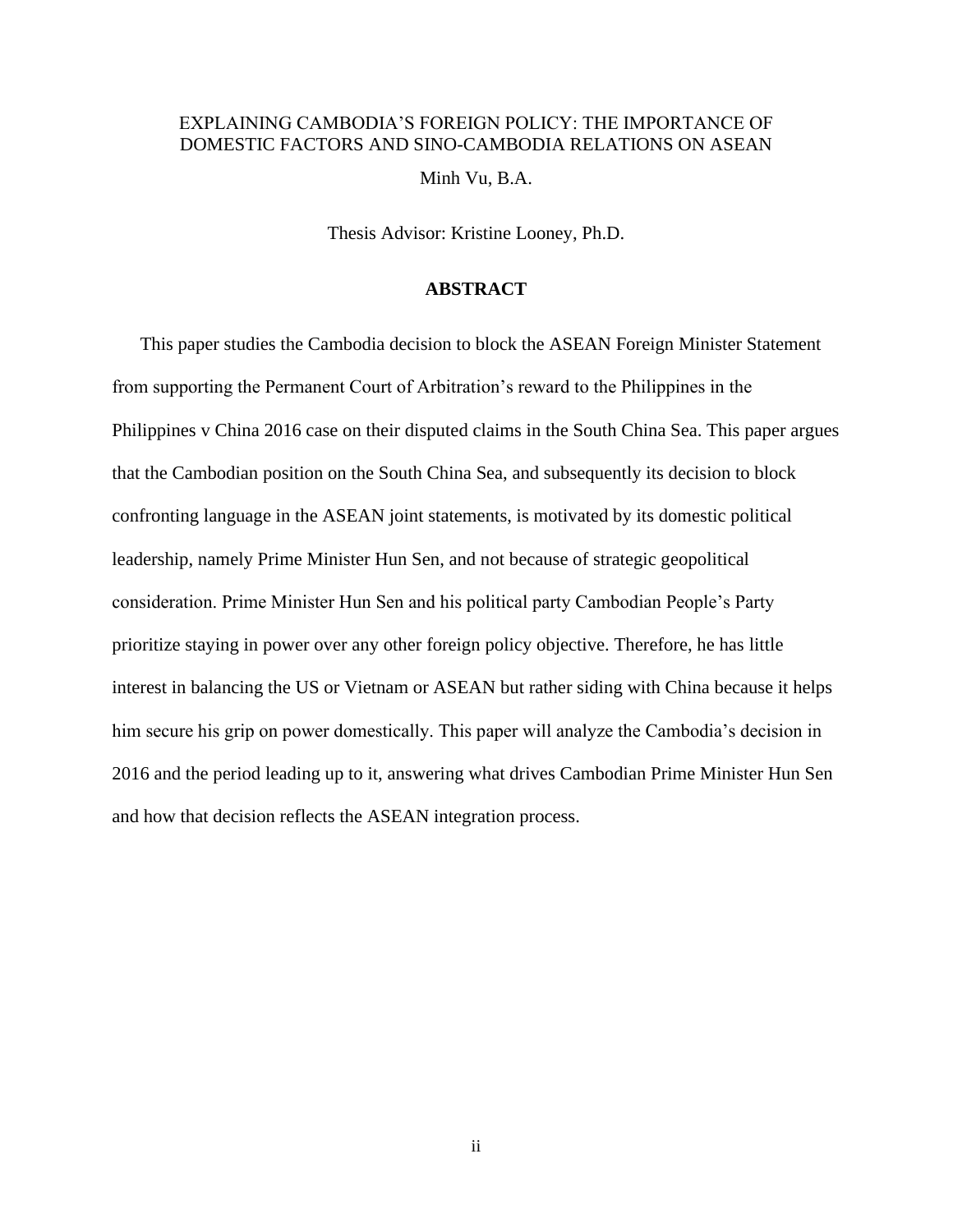# **TABLE OF CONTENTS**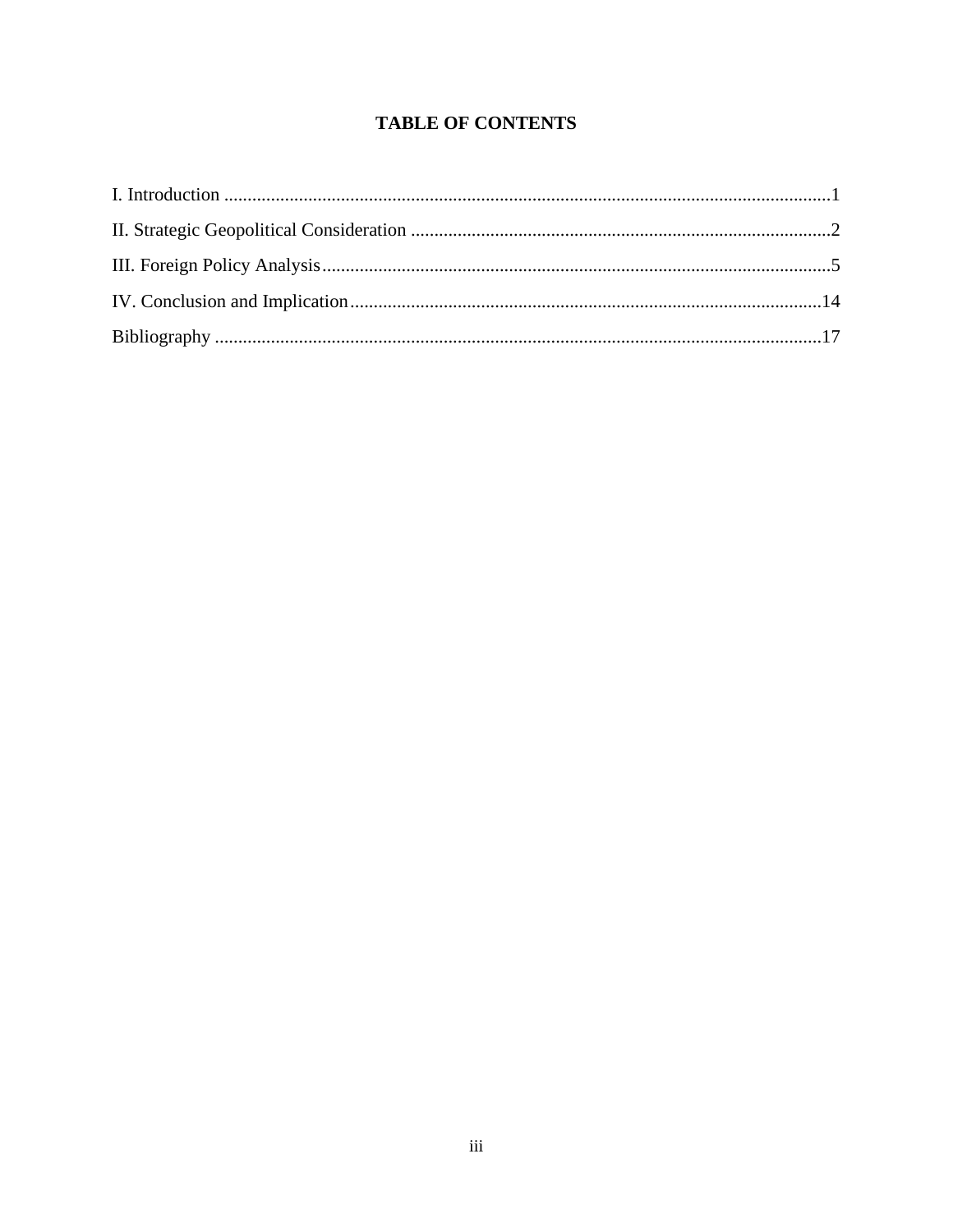### **I. Introduction**

The Permanent Court of Arbitration (PCA) on July 12, 2016 invalidated China's Ninedash line historical claims over South China Sea and awarded a major victory to the Philippines government. The Cambodian Foreign Minister then blocked any mention of the award in the Association of Southeast Asian Nations (ASEAN) Foreign Minister Statement, July 25, 2016. Simultaneously, China rejected the case decision and the state of the dispute remained unchanged. Because of these results, the Philippine v China 2016 case received little academic attention after it was clear that the case contributed little impact to the ongoing tension in Southeast Asia. Nonetheless, I would argue that the case is worth reviewing for its implication on ASEAN as a regional institution. Even though the Philippines sidelined ASEAN by going to the PCA with its dispute, ASEAN remained the cornerstone of peaceful dispute resolution in the region that had its own mechanism. The success of ASEAN depended on the level of trust and reliance of its member states, both reflected and reinforced through collective action or detraction such as this case. Therefore, examining the Cambodian decision, which contributed to keeping the status quo on South China Sea, yields insight into what ASEAN can do to better integrate and overcome future collective action problem.

This paper argues that the Cambodian position on the South China Sea, and subsequently its decision to block confronting language in the ASEAN joint statements, is motivated by its domestic political leadership, namely Prime Minister Hun Sen, and not because of strategic geopolitical consideration. Prime Minister Hun Sen and his political party Cambodian People's Party prioritize staying in power over any other foreign policy objective. Therefore, he has little interest in balancing the US or Vietnam or ASEAN but rather siding with China because it helps him secure his grip on power domestically. This paper will analyze the Cambodia's decision in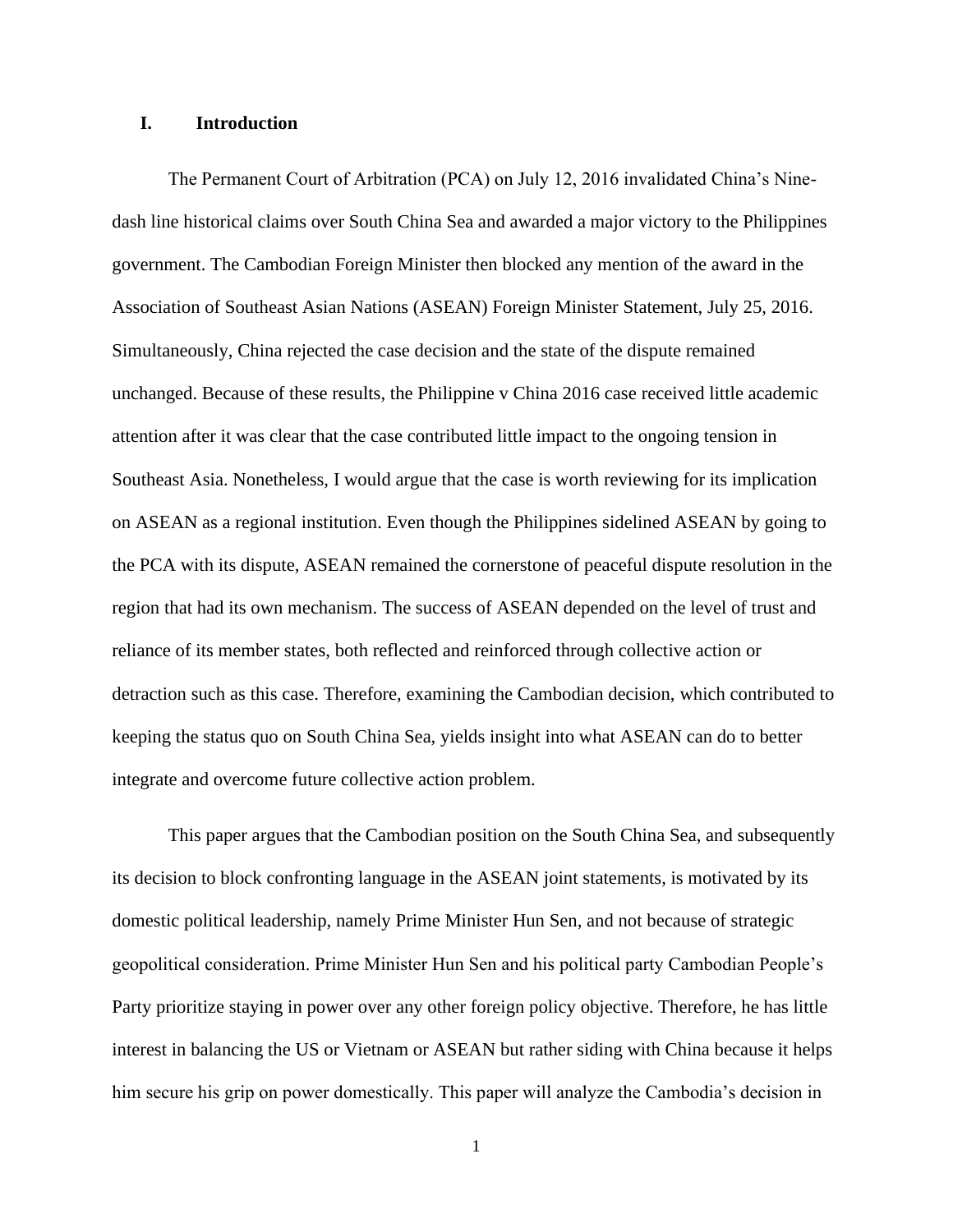2016 and the period leading up to it, answering what drives Cambodian Prime Minister Hun Sen and how that decision reflects the ASEAN integration process.

### **II. Strategic Geopolitical Consideration**

When political commentators reviewed what happened in 2016, they easily dismissed the Cambodian decision as no more than the country being a China's proxy. They asserted a Cambodia actively looking toward China for security and wealth to deter foreign aggression, specifically coming from the US and Vietnam (The Economist 2017, Greer 2017). This argument is based on the International Relations (IR) theories literature which focuses on explaining the state-to-state behavior.

The argument above is based on Realism, the dominant theory in IR, which asserts that the international space is anarchic. It assumes that the state is a unitary actor, meaning that it behaves in the international space as one cohesive actor with coherent pattern and identifiable objectives. These two assumptions characterize how a state acts in relation with the other: they engage in a zero-sum game with the intention to survive and out-survive the other. More importantly, realism characterize international politics as separated from domestic politics, forgoing the sub-state actors such as public opinion and domestic political system, and considering rational choice theory as the main framework for state decision making.

Because of the zero-sum game mentality in a survival game, realism makes a few conclusions related to the discussion on ASEAN as an international institution in the current Southeast Asia international politics. Firstly, states engage in balance of power to ally themselves to stronger state which can provide protection against other adversaries. In the current climate where the US and China is engaging in a contest of power over influence, smaller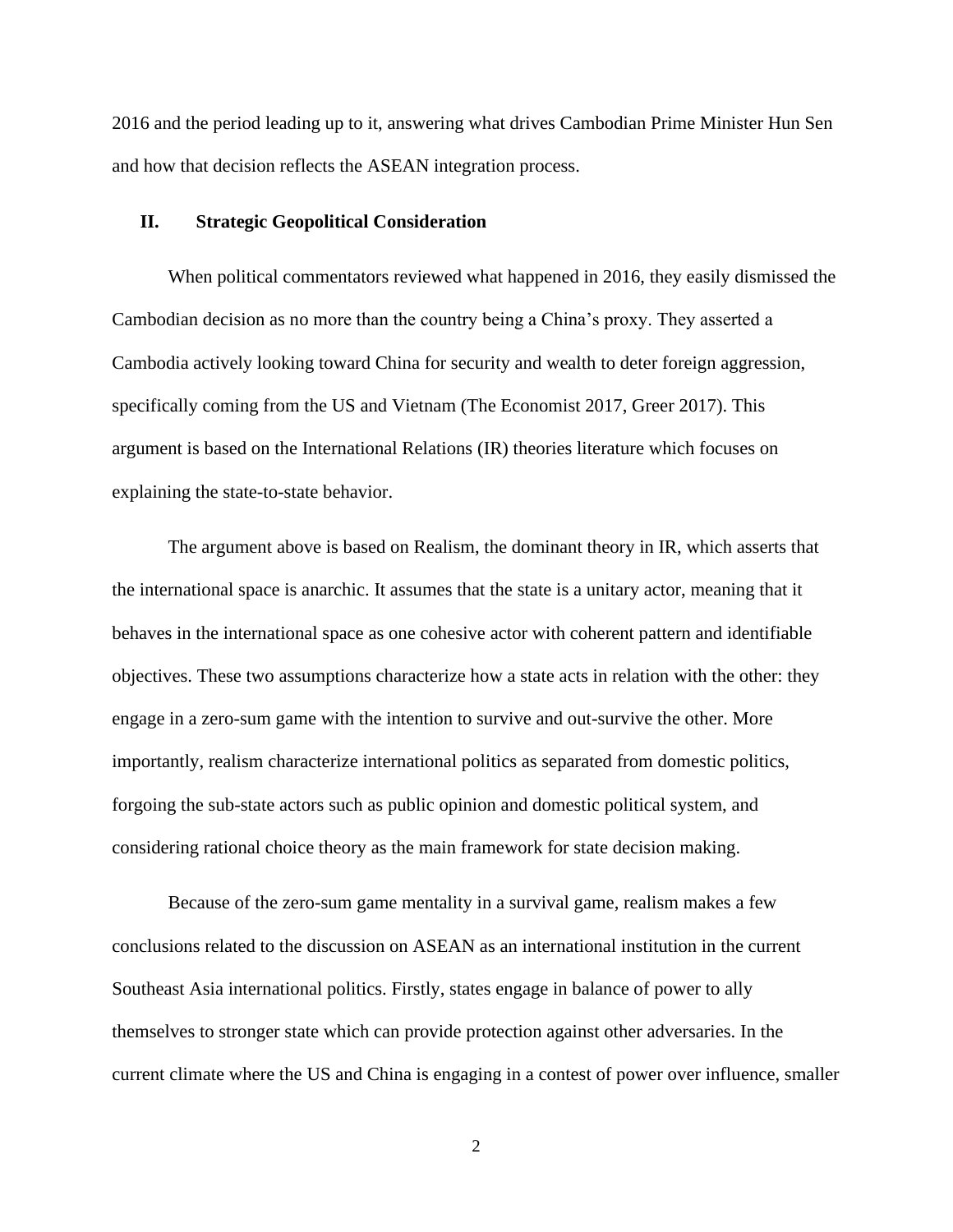states such as Cambodia have an interest in choosing side to ensure its survival from one another (Lane 2018). Other option includes staying out of the contest or playing two major states against each other to capitalize on their objectives to win allies. Secondly, as the US and China engage in such a contest, realism characterizes institution such as the ASEAN as an arena to lock in the major actors, preventing them from direct warfare but still providing an outlet for competition. ASEAN then offers the utility for the US and China as a potential ally whose choosing side might tip the balance of power. On the other hand, the ASEAN member states have an interest to band together under ASEAN to avoid being consumed by either the US or China. As a collective, they have more bargaining power to take advantage of while not getting entangled in the US-China competition.

Under this framework, Cambodia's aligning with China can be understood as an act of balancing and choosing side. Cambodia chooses China over the US because of the access to aid China provides. China's practice of unconditional lending allows it to continuously provide aids to Cambodia to more than just economic or humanitarian projects, whereas the US's aid practice prevents itself from aiding countries with human rights violations. Over time, Cambodia has been rejecting even the US humanitarian aids while getting more aids and assistance beyond monetary support, such as military training and equipment (Deth 2018). In addition to the US-China balance of power, Cambodia has an immediate interest to align itself with China against Vietnam. Cambodia and Vietnam have had a long antagonistic history which saw colonization and constant border disputes. Nowadays, this antagonistic history translates into rhetorically charged domestic election in Cambodia where both political parties claim legitimacy for challenging Vietnam. Unsurprisingly, Cambodia sees Vietnam as a bigger threat than even the US and comes to China as the solution (Greer 2017, Deth 2018).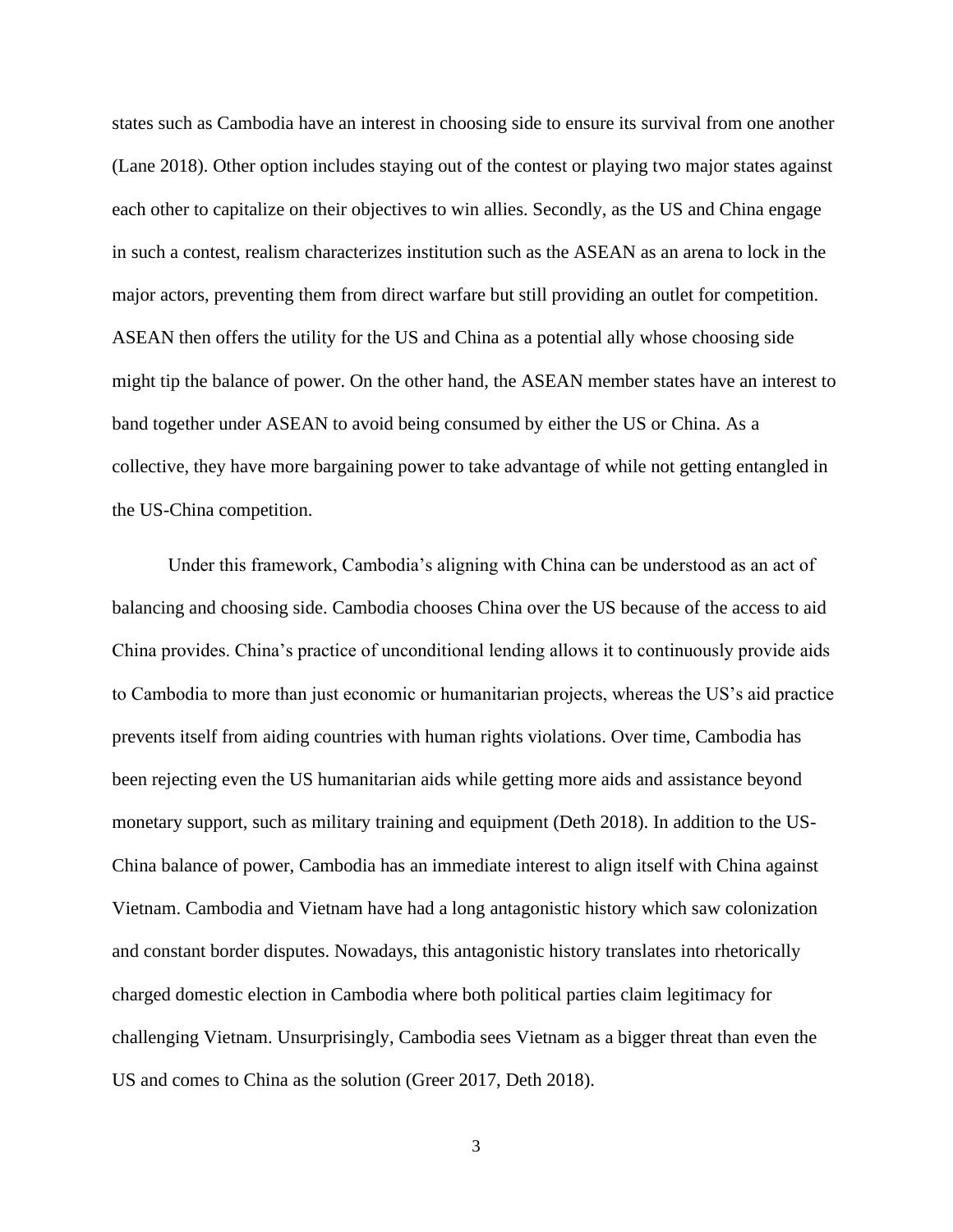However, this theory cannot explain other Southeast Asian states having similar conditions as Cambodia but react differently. For instance, Myanmar, trapped between India and China, remains reluctant to fold into China's orbit. Similarly, Laos, facing both Thailand and Vietnam as bigger neighbors, does not look toward China as the sole guarantor of security. Evidently, neither countries joined Cambodia to block the 2016 Statement. In addition, the theory cannot explain the Philippines position on the South China Sea under president Duterte. When he assumed the presidency in 2016, he reversed the Philippines position on the China, promoting a closer relation and temporarily shelving contentious dispute, namely the South China Sea. However, in 2019, president Duterte turns antagonistic against China, threatening an all-out war if China continues to undermine the Philippines' sovereign claim in the South China Sea. This development happens despite the Philippines being a treaty ally to the US and the relative power does not change to the point of threatening the Philippines' survival (Vitug 2018).

In short, Cambodia's aligning with China is because of its rational calculation according to realism. It perceives Vietnam as a threat and chooses China over the US as the solution. Consequently, ASEAN is not a concern in this calculation because without any coercive means, ASEAN cannot provide protection to Cambodia. ASEAN's utility to Cambodia is limited to the non-interference clause that prevents other member states from interfering with Cambodia's domestic politics and sovereignty or prevents Vietnam from clashing with Cambodia or anyone from criticizing its choice to align with China. Understandably, Cambodia then acts as a proxy for China in ASEAN because it does not have an interest in further integrating with ASEAN or seeing intra-ASEAN integration.

The implication for ASEAN integration then is to see Cambodia as a threat. But this cannot be the case because Cambodia is geographically bounded to Southeast Asia, having the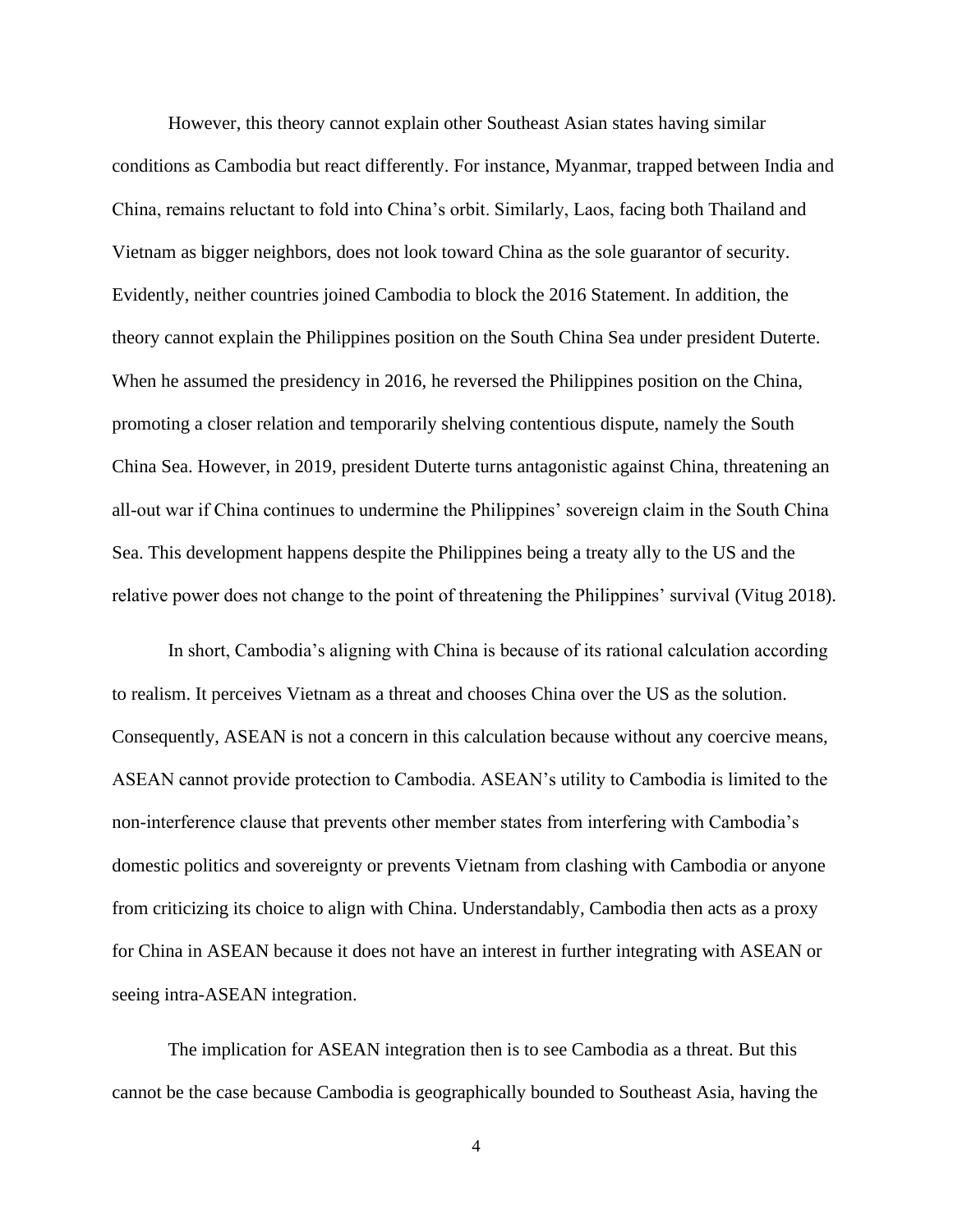physical access to and sharing a history with other member states. Nor should this be the case because smaller states benefit more when they bandwagon together, not being divided by larger power. Realism might contribute an understanding to Cambodia's behavior, but it does not provide a useful framework for moving forward.

## **III. Foreign Policy Analysis**

The previous section has explained the deficit of IR theories in explaining Cambodia's decision regarding China generally and regarding the ASEAN Foreign Minister Statement on the Philippines v China 2016 case specifically. This section applies the Foreign Policy Analysis literature to explain Cambodia's foreign policy position. Specifically, it asserts that the decision is a result of Prime Minister Hun Sen's objective to stay in power. It also argues that this is not because of the individual Hun Sen but rather because of the domestic politics.

The Foreign Policy Analysis literature focuses on explaining the decision of human decisionmakers. This focus differs from that in IR theories because it expands the source of explanatory factors, ranging from the conditions external to the state to domestic factors including domestic institutions and individuals. The Foreign Policy Analysis offers three levels of analysis accordingly to the sources of explanatory factors, summarized by Figure 1 (Breuning 2007).

**Table 1. Levels of Analysis and Causation**

| Level of Analysis | <b>Type of Causal Factor</b>                                                               |
|-------------------|--------------------------------------------------------------------------------------------|
| Individual        | Decision in response to Precipitating Event                                                |
| <b>State</b>      | Intermediate Cause                                                                         |
| System            | Deep Cause                                                                                 |
|                   | The system refers to the international politics or the external conditions that affect the |

state. When the system explains a foreign policy decision, it means that the state would make the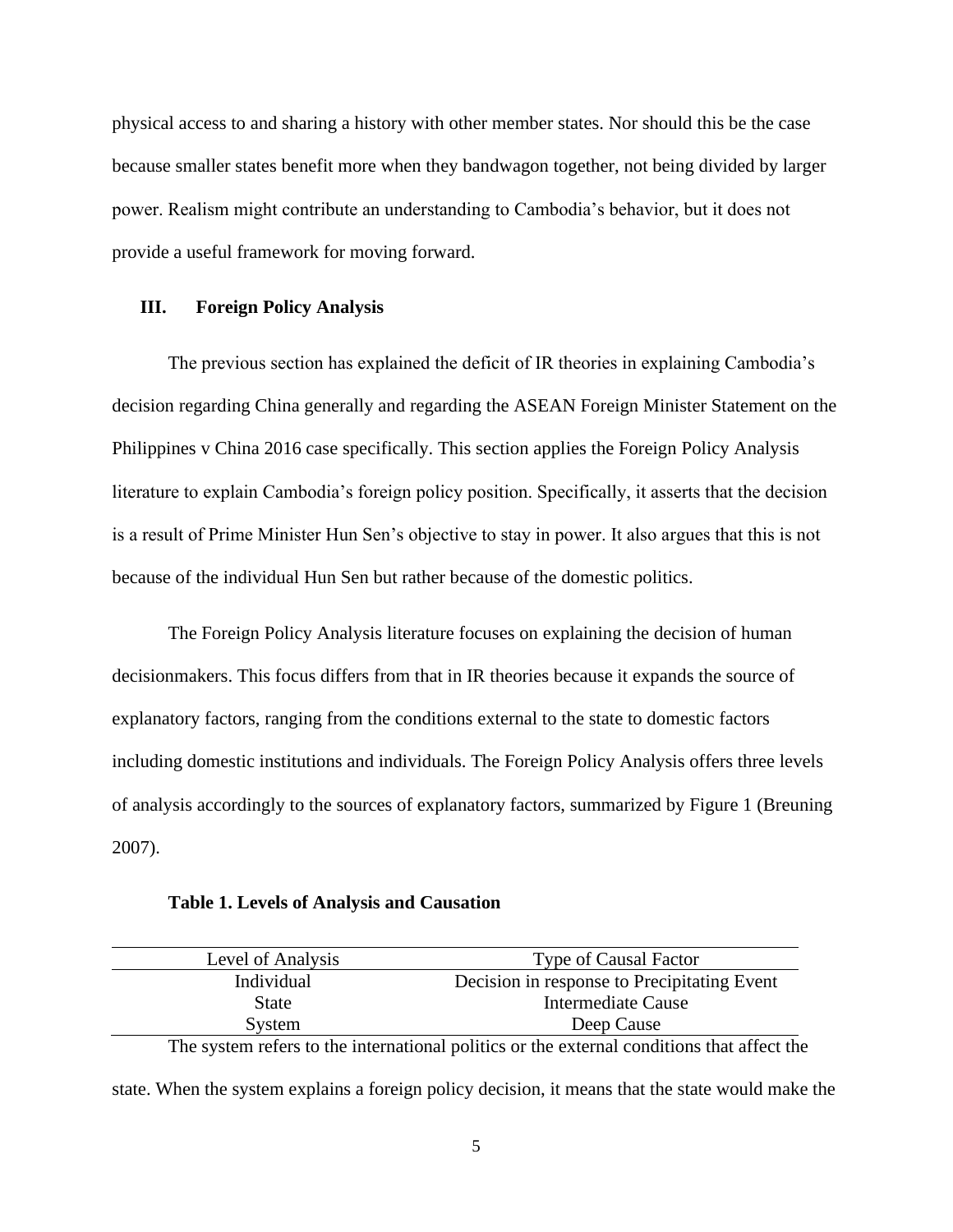same decision regardless of what the domestic institutions (such as regime type or political dynamic) or the individual decision makers (such as the Prime Minister or Minister of Foreign Secretary) are. Consequently, making a different decision will result in the loss of the state by another actor at the same level. In this framework, IR studies provides the system level explanation, drawing from state-to-state interaction the conditions that compel a state's decision. But FPA focuses on the decisionmakers who respond to other conditions below the system level. When the state (the second level) explains a decision, it means that the domestic institutions compel the decision and failure to make the same decision will result in a domestic actor being weakened, replaced, or removed. Similarly, when the individual level explains a decision, failure to make the same decision will have an individual replaced or removed from his or her position. In other words, FPA argues that the decisionmakers is rational so that they choose the most beneficial option that ensure their survivals and increase their relative power, wealth or influence.

Given the much larger range of possible explanations, FPA is an underdeveloped field that has not provided a concrete theory explaining all the connection between independent variables and the dependent variable (Hudson 2007, Chapter 5). Nonetheless, FPA asserts some variables that matter, on which this paper bases its analysis. At the state level, the decisionmaker is the government whose aim is to ensure its legitimacy and the domestic stability, both of which ensure its survival. At this level, regime type matters because it directly controls who becomes the government (through election or appointment, and through removal and dissolution) and indirectly influences the policy (through pressures from opposition parties, civil society, and epistemic community). At the individual level, the decisionmaker is a person whose psychology affects his or her perception of the surrounding and whose personal idealism decides his or her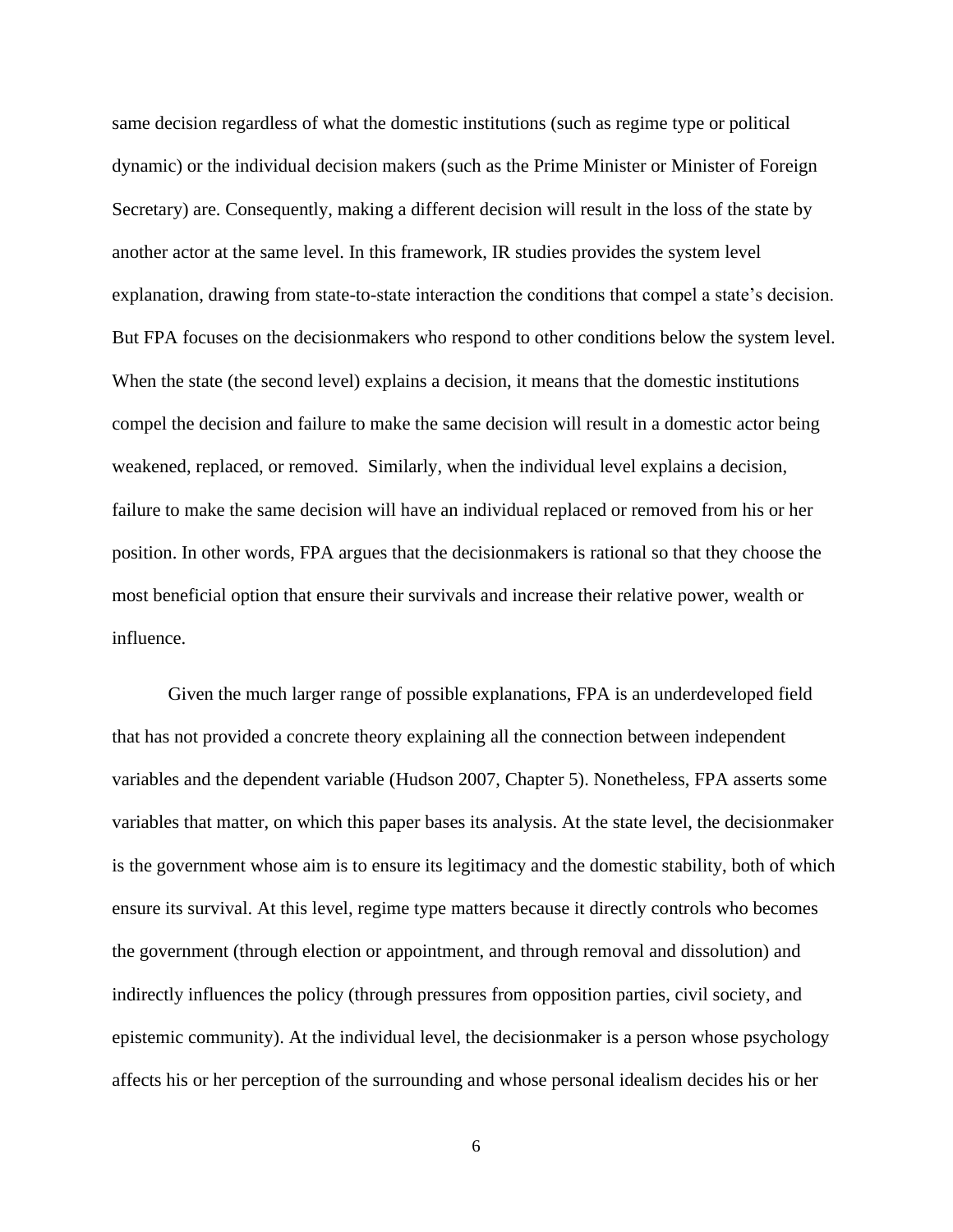objective. These perception or objective may not be the same as that of the national interest or the purpose of his or her office.

In considering the Cambodian case, FPA focuses on Prime Minister Hun Sen and his political party Cambodian People's Party (CPP), the individual and the domestic political actor involved in foreign policy making. Cambodia is a constitutional monarchy headed by a parliamentary government. The Royal Government exercises executive power, including making foreign policy, on behalf of and with consent of the monarch, who "shall reign, but not govern". Therefore, the Prime Minister is the head of the government, which is elected by a majority of parliament consisted of the National Assembly and the Senate (Cambodia 1993). Cambodia is considered a semi-authoritarian or illiberal democracy because the election is suppressed and undermined by Hun Sen's party. The CPP holds the majority of seat in both chambers of the legislative body, which can elect the Prime Minister and appoint his cabinet. In addition, members of the CPP fill positions in the Supreme Council of the Magistracy, the highest court of the judicial branch in Cambodia. Because of the extensive reach of the CPP in the government, it has wielded the government resources to suppress civil society and criticism against the government and dominate elections by silencing the opposition party (Freedom House 2019). Even within the CPP, Hun Sen enjoys almost absolute power, as he outmaneuvers the party president Chea Sim, eventually replaces Chea as the president in 2015 (O'Neil 2019, 101). Given this political landscape of Cambodia, Prime Minister Hun Sen and his political party is the sole decisionmaker of Cambodian foreign policy.

However, the Hun Sen regime is still challenged by the opposition party Cambodian National Rescue Party (CNRP), led by Kem Sohka and Sam Rainsy. The general election in 2013 was a watershed moment for Hun Sen as his party lost 29 seats to the CNRP out of the 123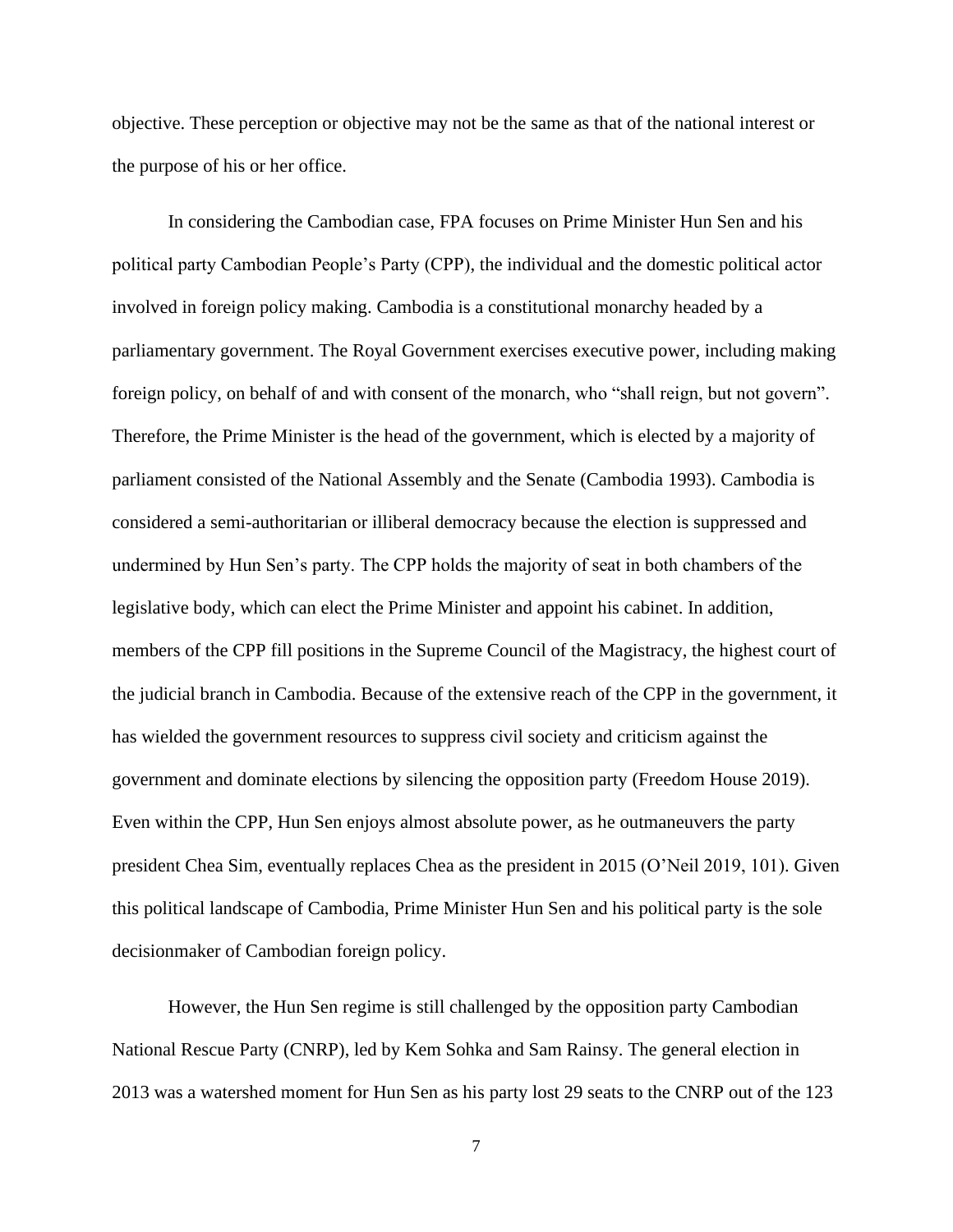seats in the National Assembly. Despite the CPP maintaining the majority with 68 seats, this result paled in comparison with the 90 seats won in 2008. Consequently, Hun Sen government was noticeably more responsive to the opposition demands in the next two years. For example, the CNRP has long been a proponent for environmental issues, such as opposing the hydropower plans that would displace villagers, disrupt their livelihood, and damage the environment via flooding and threatening endangered species. Before the election, Hun Sen government ignored the complains from the CNRP, civil society groups, and the local population. After the election, in June 2014, the National Assembly brought a Cabinet member, the Minister of Mines and Energy, to the Assembly to testify for a hydropower project, backed by China. This was the first instance of a Cabinet member having to defend a government policy before the Assembly, since the Hun Sen government of 1997. Similarly, Hun Sen delayed the construction of a different hydropower project by Sinohydro, the world's largest hydropower firm, announcing that the project would be delayed until 2018 (O'Neil 2019, 129). This responsive government period was short-lived, as Hun Sen felt threatened by the prospect of losing the 2018 election and proceed to arrest or exile opposition leaders, beginning in 2016. By September 2017, Hun Sen removed the opposition by arresting Kem Sokha on treason charges, and the Supreme Court, packed with CPP members, dissolved the CNRP in November (BBC 2018). Ahead of the 2016 Philippines v China case, Hun Sen and his party faced credible challenge to his stay in power, and thus, felt the importance of China's assistance in keeping his regime alive.

The basis of China's assistance to Hun Sen regime's survival has been money. China began its friendly relations with Hun Sen in the 1997 when Hun Sen initiated a coup to become the Prime Minister of Cambodia. This relation began despite the troubled past in which Vietnam installed Hun Sen into the Cambodian government and China backed his opposition in the early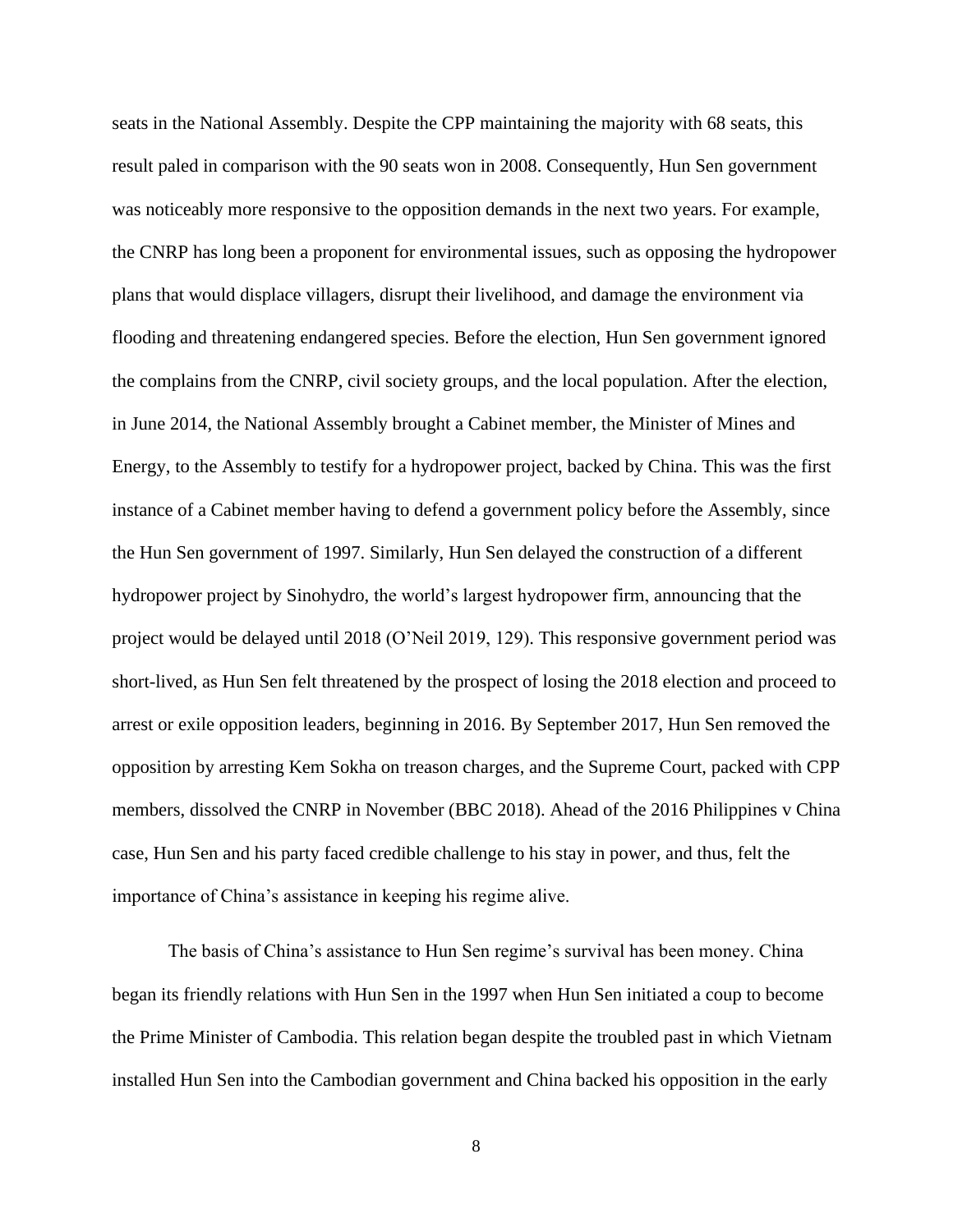1990s. After the coup, the international community but China did not recognize Hun Sen regime, leaving Cambodia isolated. Consequently, China's recognition of the regime became important because it provided the legitimacy, aid, and political support, which ensured its survival and even accession into ASEAN a few years later (236, 237). China is willing to provide economic assistance unconditionally, meaning without interfering or making demands on domestic political conditions, such as corruption and human rights. For instance, while the U.S. is the largest Cambodia's export market, US Foreign Direct Investment (FDI) into Cambodia is impeded by the Foreign Corrupt Practices Act, which deters US firms from bribing foreign government to do business. Consequently, China dominates the FDI inflow because China's "Go Out" policy incentivizes Chinese firms to invest abroad, regardless of the rampant corruption in Cambodia. But more than just investment, Chinese money going into Cambodia serves Hun Sen and his party directly, or indirectly via supporting his supporters in government and business.

Directly, China aids the Hun Sen regime via paying off its party and allies in the government. For instance, in 2006, China provided a concessional loan of US\$37 million to the CPP to construct a new Council of Ministers (the Cabinet) building, and in 2008 converted the loan into a donation (Dreher 2017). Later in 2016, Hun Sen announced that China would donate Cambodia nearly US\$600 million in aid to support election infrastructure and other public projects, just days ahead of the ASEAN Foreign Minister Statement on the Philippines v China (VOACambodia 2016). In addition, Hun Sen also deployed his bodyguard unit to ramp up security for the election, using a unit trained and equipped by Unite International, controlled by a Chinese tycoon (Financial Times 2016). Again in 2018, China announced a US\$259 million in concessional loans to fund a ring road project in Phnom Penh during the election campaign, which no longer had an opposition party (Reuters 2018). It even provided a US\$100 million in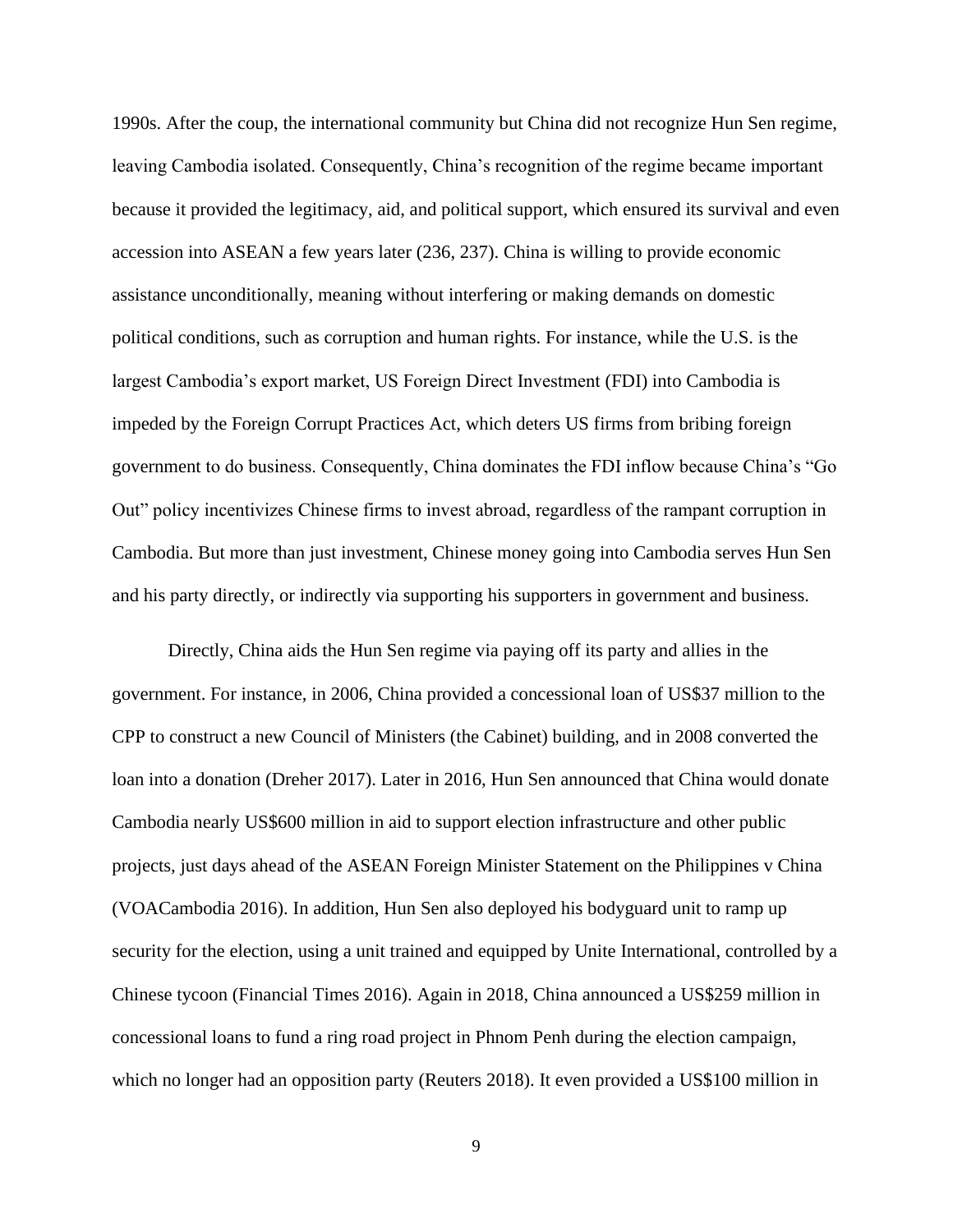military aid and equipment to ensure that the CPP could hold the election and force higher voter turnout, in anticipation of an illegitimate election without an opposition party (South China Morning Post 2018).

Indirectly, China finances the regime's paying off its supporters within and outside the government. For instance, after the perceived lost election in 2013, the CPP formed a coalition with FUNIPEC, a royalist party which won only 2 seats. In 2014, the Chinese Communist Party (CCP) reportedly covered FUNIPEC expense and offered training to younger members. FUNIPEC leader gave the justification that "the royal family of Cambodia … supporting the one-China policy" and "the CCP also wants to maintain this relationship to balance the political scene in Cambodia so that no one party can claim to have a better relationship with it" (O'Neil 2019, 115).

More importantly, Chinese businesses and members of the CPP cooperate over joint ventures to form "mutually beneficial relationships". Chinese businesses fund the joint ventures through Chinese EXIM banks and CPP members provides the political support that allows projects to violate laws without repercussion. In return, the CPP members benefit personally from the project's funding and profits and are reminded of the value of their government positions (Global Witness 2016). For instance, Chinese Farm Corporation Group and Pheapimex, co-owned by CPP senator Lao Meng Khin and his wife, agreed on a Sino-Cambodian joint venture developing a eucalyptus plantation and paper mill in 2001. Chinese EXIM bank financed the project's US\$70 million, 5% of which was paid as interest to Cambodia and 2% of which went into Hun Sen government's pocket, totaled over \$1 million. Similarly, senator Lao's Pheapimex also partnered with Chinse firm Wuzhishan LS in a pine plantation joint venture, whose directors include another CPP senator Sy Kong Triv. Because of the CPP members'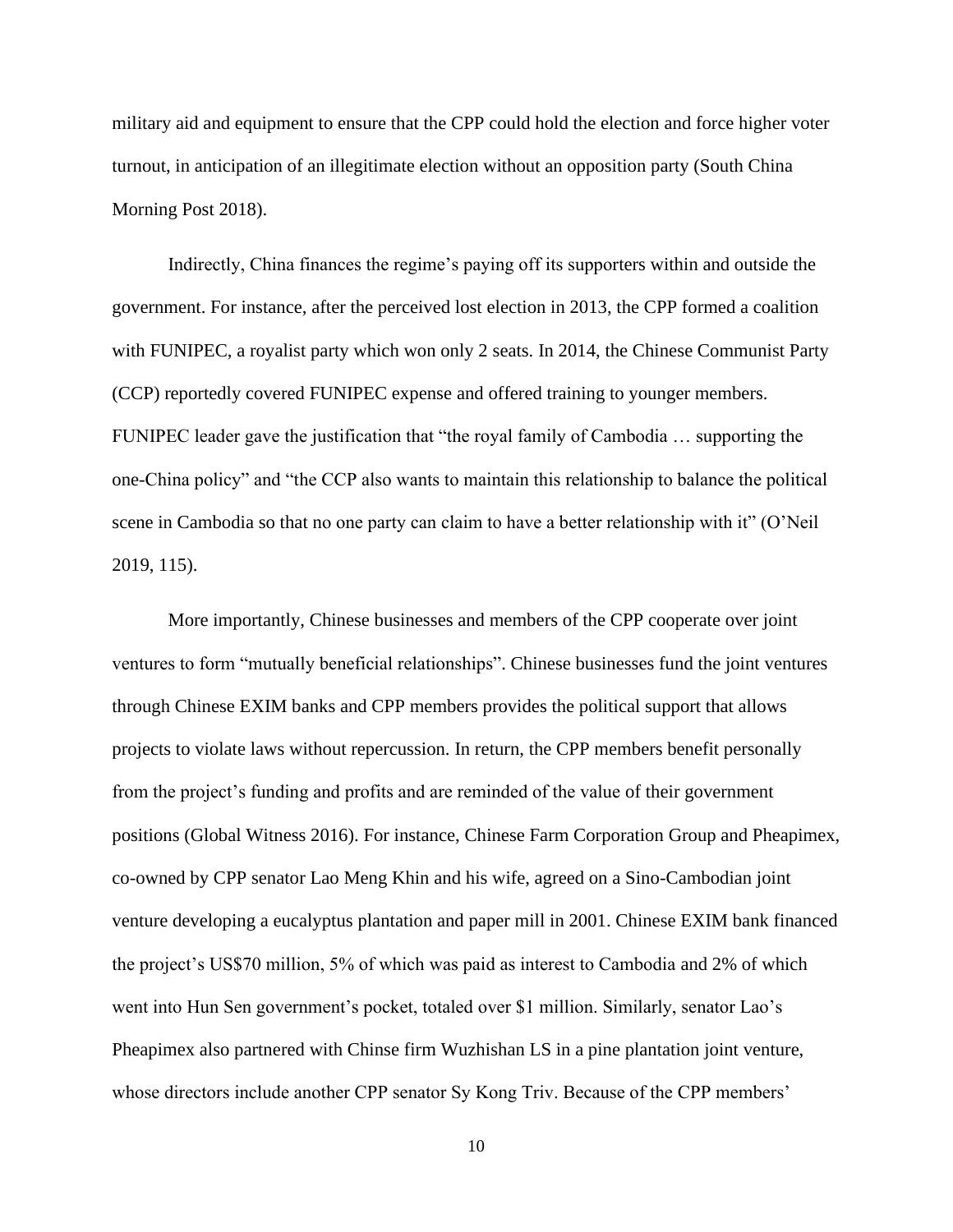involvement in the project, it got approved of a 199,999 hectares land concession to the Chinese firms, despite the legal limit of 10,000 hectares (O'Neil 2019, 130-131). These instances show that the CPP relations with China is important to secure not only the finance to develop the country's economy but also the political support of the CPP politicians. This relationship is summed up nicely by Council of Ministers spokesman Phay Siphan's remark in 2016: "Without Chinese aid, we go nowhere" (Hutt 2016).

Given the network of people benefiting from the Sino-Cambodian relation both politically and economic wise, the foreign policy decision to be friendly with China is not an individual decision. Instead, it is a rational choice that any individual in Hun Sen's position would make. After the 2013 election win and becoming the opposition in the National Assembly, Sam Rainsy remarked that the opposition party CNRP was an ally of China, that it supported China's claim in the South China Sea (244). More damning was China's response to challenger to the Hun Sen regime. In 2008, China invited Sam Rainsy and members of his political party to the Chinese embassy dinners. This invitation, even though token, was because of his performance in the 2008 election in which his party won 21.9% of the vote. More importantly, the invitation came after his party had long been dismissed and despite Sam Rainsy attending the first inauguration of the pro-independence president, Chen Shui-bian, in Taiwan (O'Neil 2019, 115-116).

China is aware of the risk of being too close to Hun Sen. China's objective in Cambodia is not to establish a puppet regime. Therefore, it does not seek a personal relationship with Hun Sen. In fact, there is real economic downsize to being too close. Most of China's investment in Cambodia comes in the form of infrastructure, which is susceptible to "obsolescing bargain", the risk of new, post-Hun Sen government unwilling to uphold Hun Sen's agreement with China.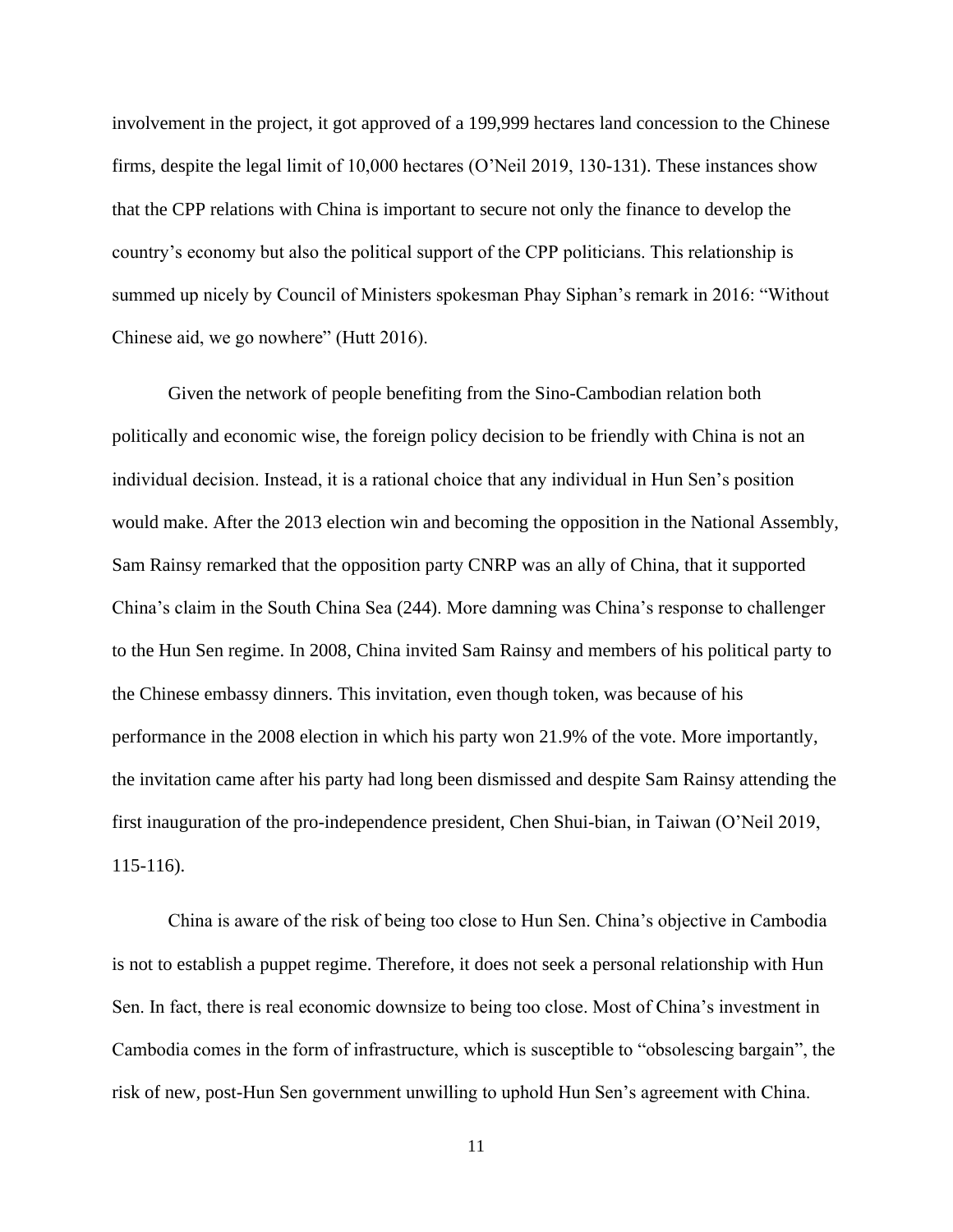The Hun Sen government has not legislated anything concrete to ensure continued Chinese economic presence in Cambodia (O'Neil 2019, 122-125). China risks losing all of its investment when a new government replaces Hun Sen and nationalizes their joint ventures. This risk was showed in the responsive government year of 2014-2015 when Chinese trade and investment to Cambodia took a dip (Figure 2 and Figure 3). In Figure 2, the blue line indicates Chinese export value to Cambodia whereas the red line indicates Chinese import value from Cambodia.



## **Figure 1. Chinese Trade Balance to Cambodia 2010-2017**

Source: AJG Simoes, CA Hidalgo. *The Economic Complexity Observatory: An Analytical Tool for Understanding the Dynamics of Economic Development*. Workshops at the Twenty-Fifth AAAI Conference on Artificial Intelligence. 2011. Accessed 05/10/2019. <https://atlas.media.mit.edu/en/visualize/line/hs92/show/chn/khm/all/2010.2017/>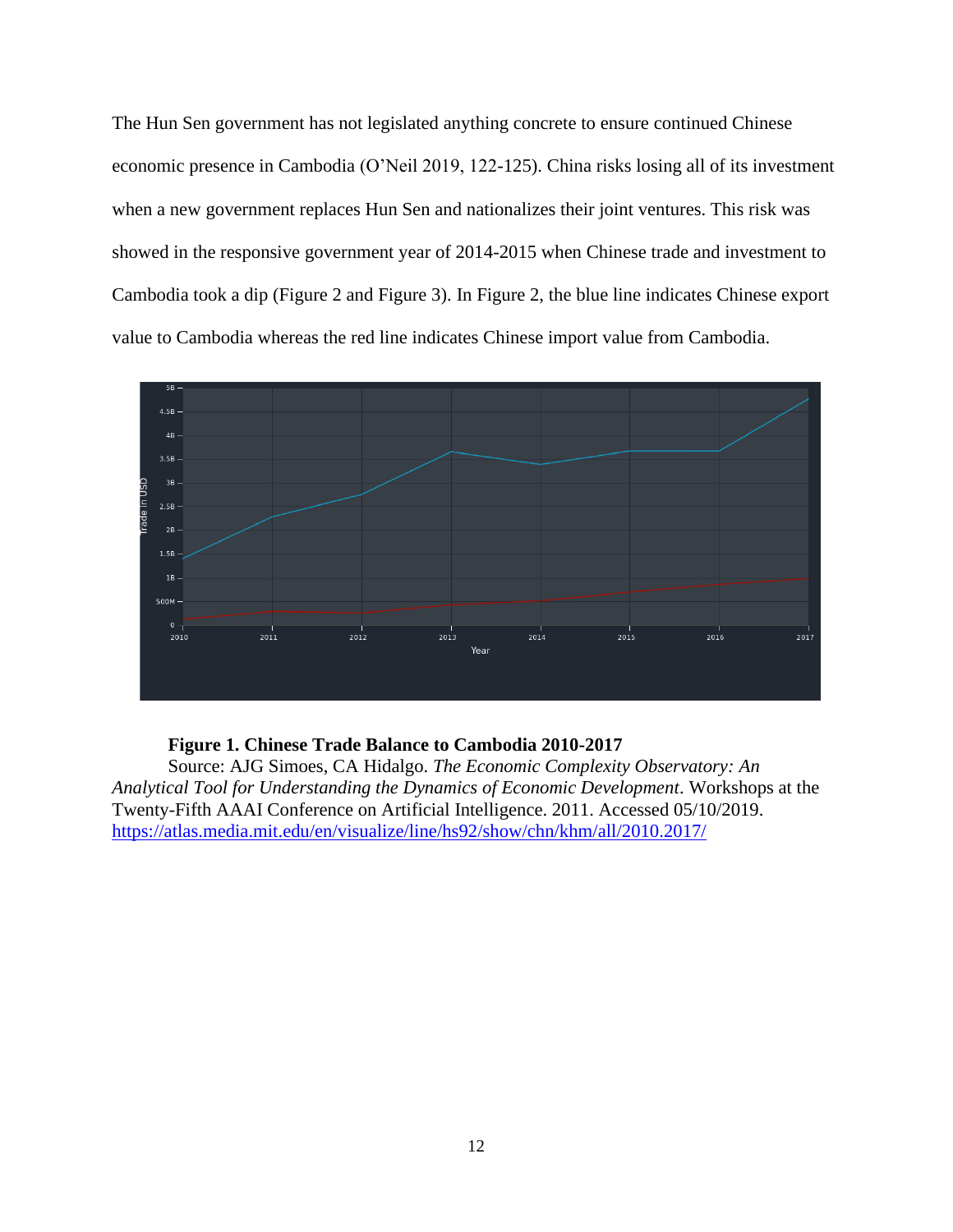| Year         | <b>Agriculture</b><br>and agro-<br>industry | <b>Industrial</b><br>sector | <b>Physical</b><br>Infrastructure<br>and Services | <b>Tourism</b> | <b>Total</b> |
|--------------|---------------------------------------------|-----------------------------|---------------------------------------------------|----------------|--------------|
| 1994-        | 252                                         | 1,017                       | 534                                               | 920            | 2,723        |
| 2007         |                                             |                             |                                                   |                |              |
| 2008         | 45                                          | 166                         | 3,805                                             | 467            | 4,483        |
| 2009         | 322                                         | 166                         | 70                                                | 798            | 1,356        |
| 2010         | 191                                         | 156                         | no data                                           | 482            | 829          |
| 2011         | 7                                           | 324                         | no data                                           | 1,094          | 1,425        |
| 2012         | 27                                          | 487                         | no data                                           | no data        | 514          |
| 2013         | 213                                         | 490                         | no data                                           | 8              | 711          |
| 2014         | 141                                         | 537                         | 156                                               | 50             | 884          |
| 2015         | 63                                          | 316                         | no data                                           | 400            | 779          |
| 2016         | 304                                         | 453                         | 115                                               | 114            | 986          |
| <b>Total</b> | 1,565                                       | 4,112                       | 4,680                                             | 4,333          | 14,690       |

### **Figure 2. Chinese Investment Capital in Cambodia (US\$ million)**

Source: Chhaeng, Vannarith. *Trends in Southeast Asia: The Political Economy of Chinese Investment in Cambodia*. ISEAS Yusof Ishak Institute, 2017. Accessed 05/10/2019. [https://www.iseas.edu.sg/images/pdf/TRS16\\_17.pdf](https://www.iseas.edu.sg/images/pdf/TRS16_17.pdf)

Aside from the opposition party, CPP does not face opposition from civil society because it controls tightly the space with which NGOs and the media can operation. The CPP coopts the press through coercion or ownership and allows those who reports Hun Sen government's commitment to a free press. It also quarantines the foreign press to an audience of NGO workers, expatriates, and English-speaking Cambodians in urban areas. Its strategy is to see the press as the opposition, similar to a political party, and coopts it in the urban area where the CPP faces the most opposition (VOA Cambodia 2013). In 2008, one journalist reporting on corruption was killed along with his son while another reporting on Deputy Prime Minister Sok An's ties to the Khmer Rouge was charged with disinformation and defamation. These arrests and assassinations defined a visible limit to what the press can report. Evidently, news media can mostly report on either the government's good work or criticism against the opposition party (Strangio 2014, Chapter 10). Because of this control, the CPP does not need China's assistance in this regard.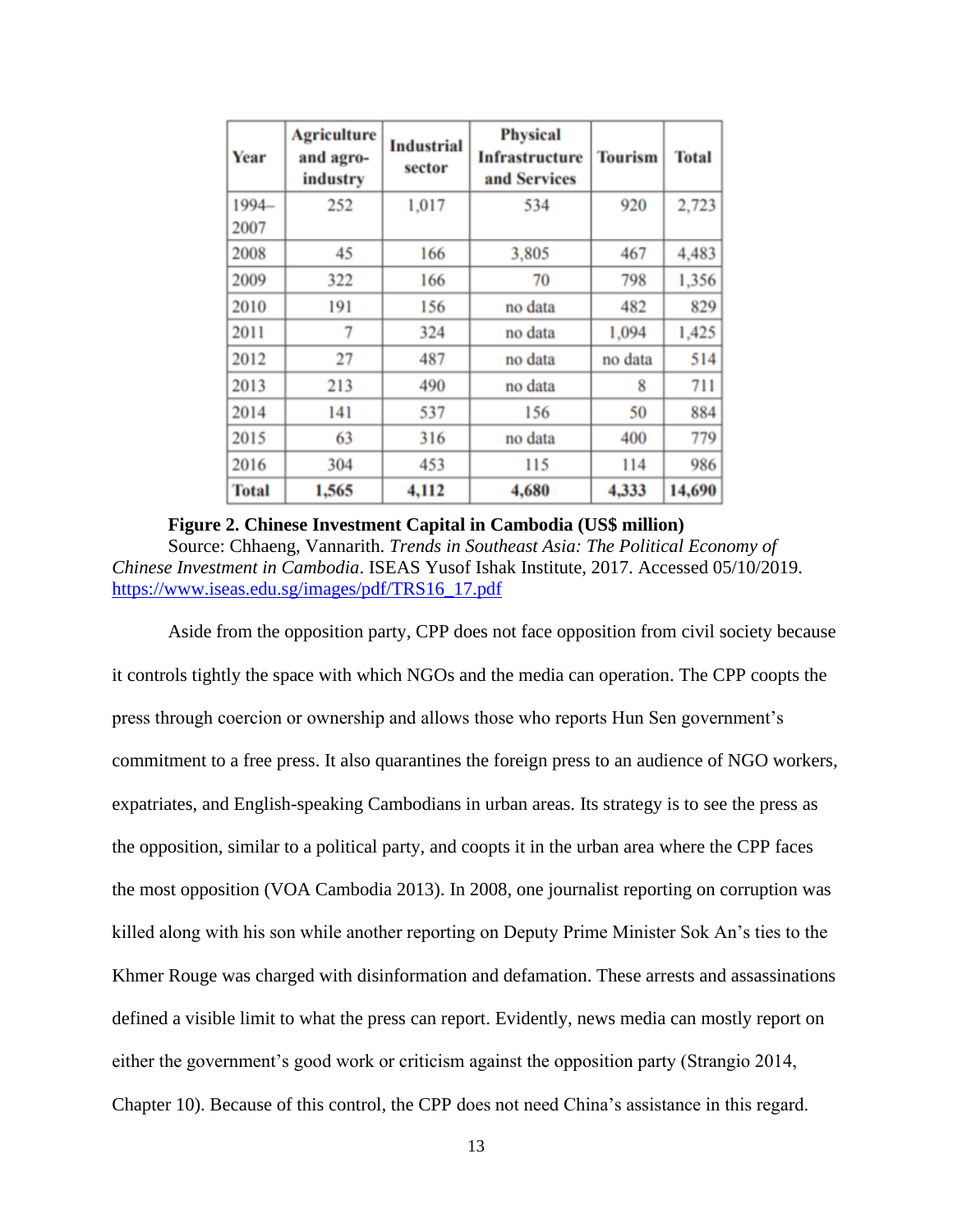This entrenched Sino-Cambodian relationship exhibited in Cambodian domestic politics demonstrates the intrinsic nature of the money-loaded Sino-CPP relations. It extends beyond transactional and evolves into a mutually understanding and beneficial relationship that resulted in foreign policy decision that does not fit the exclusive state-to-state framework. For example, in 2017, Cambodia decided to cancel a contract with a US military unit, the Sea Bees, whose main mission in Cambodia was purely humanitarian and unconditional: building schools and hospitals (VOA 2017). While foreign commentators might be worried about a Cambodia distancing from the US, the decision was clear and logical to its decisionmaker. Cambodia political leadership does not need to rely on other countries to help itself in its domestic matters. It only needs China to ensure its survival. This is the reason why Cambodia decided to block the ASEAN Foreign Minister Statement in 2016.

## **IV. Conclusion and Implication**

Given examples such as the 2016 ASEAN Foreign Minister Statement, commentators have criticized Cambodia as a bandwagon with China against Vietnam and the US (The Economist 2017). However, defenders of the Hun Sen regime use the principles of noninterference, national sovereignty, and peace and prosperity as justification for its foreign policy decision pertaining to China (Heng 2014, Chan 2018). This paper has argued that it is neither of those things but the Hun Sen regime's survival. China has provided the political and economic support needed for Hun Sen and his political party to thwart domestic challenges.

However, despite such a close relationship, a Sino-Cambodian alliance is unlikely because of the Cambodian national interest. The Cambodian history is a struggle to stay out of bigger powers' influence. Entering an alliance with China is to contradict the national history that will risk provoking domestic opposition. In addition, entering an alliance restrains the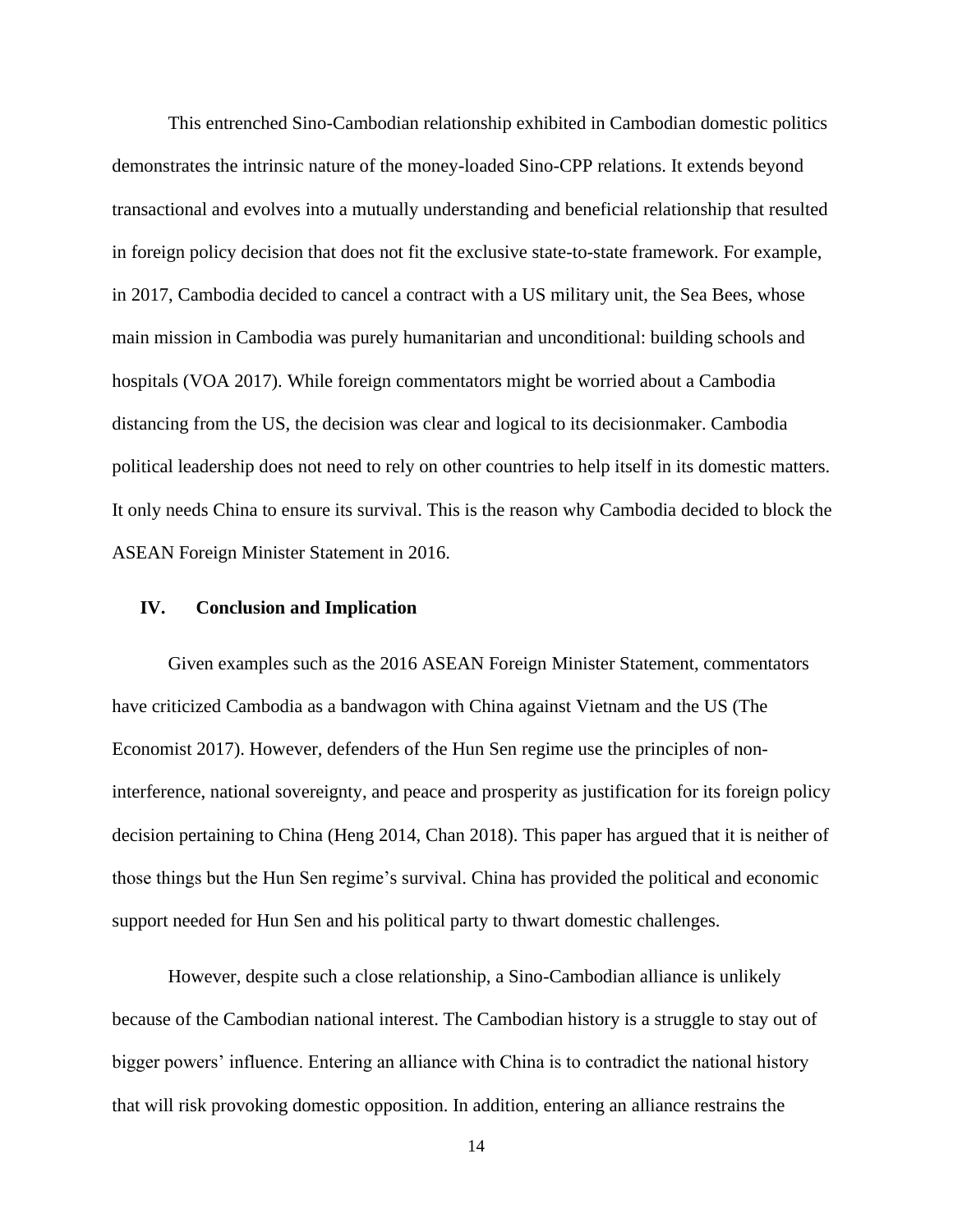foreign policy options available to the political leadership, a concession of national sovereignty and of political power of Prime Minister Hun Sen. Therefore, it is unlikely for Cambodia to become a formal ally with China, as long as the Cambodian public reminds Hun Sen of its historical struggle.

This paper has an important implication for ASEAN and its integration project. The ASEAN Foreign Minister Statement 2016 could have been a critical moment for China, but instead became a watershed moment for ASEAN and its proponent for integration. Cambodia's veto power can detract ASEAN from further integrating, and it will certainly veto controversial decision concerning security issues such as China and the South China Sea. On the flip side, the Statement offered a glimpse of the potential of ASEAN. At a theoretical level, such a Statement would accelerate the integration by creating and reinforcing a security community that can better provide security and guarantee peace and stability to its members, including Cambodia (Amako 2013). At an empirical level, the Statement would dispel doubts of ASEAN member states' commitment toward integrating ASEAN by forcing China away from its strategy on the South China Sea. China has been keeping the South China Sea a bilateral sovereignty issue between itself and the other claimants. In addition, it has not accepted any other multilateral effort to resolve the dispute except for ASEAN where it has Cambodia as a proxy. If Cambodia had supported the Statement, it would force China change its strategy and perhaps, decrease, if not resolve completely, the South China Sea issue (Weatherbee 2014).

Unfortunately, Cambodia remains a close partner to China and the Statement changed nothing regarding the issue. Moving forward, this paper offers ASEAN proponents a course of action. Given that the Hun Sen regime's survival is the motivation for its foreign policy, ASEAN policymakers can accommodate Cambodia's economic and political needs that do not undermine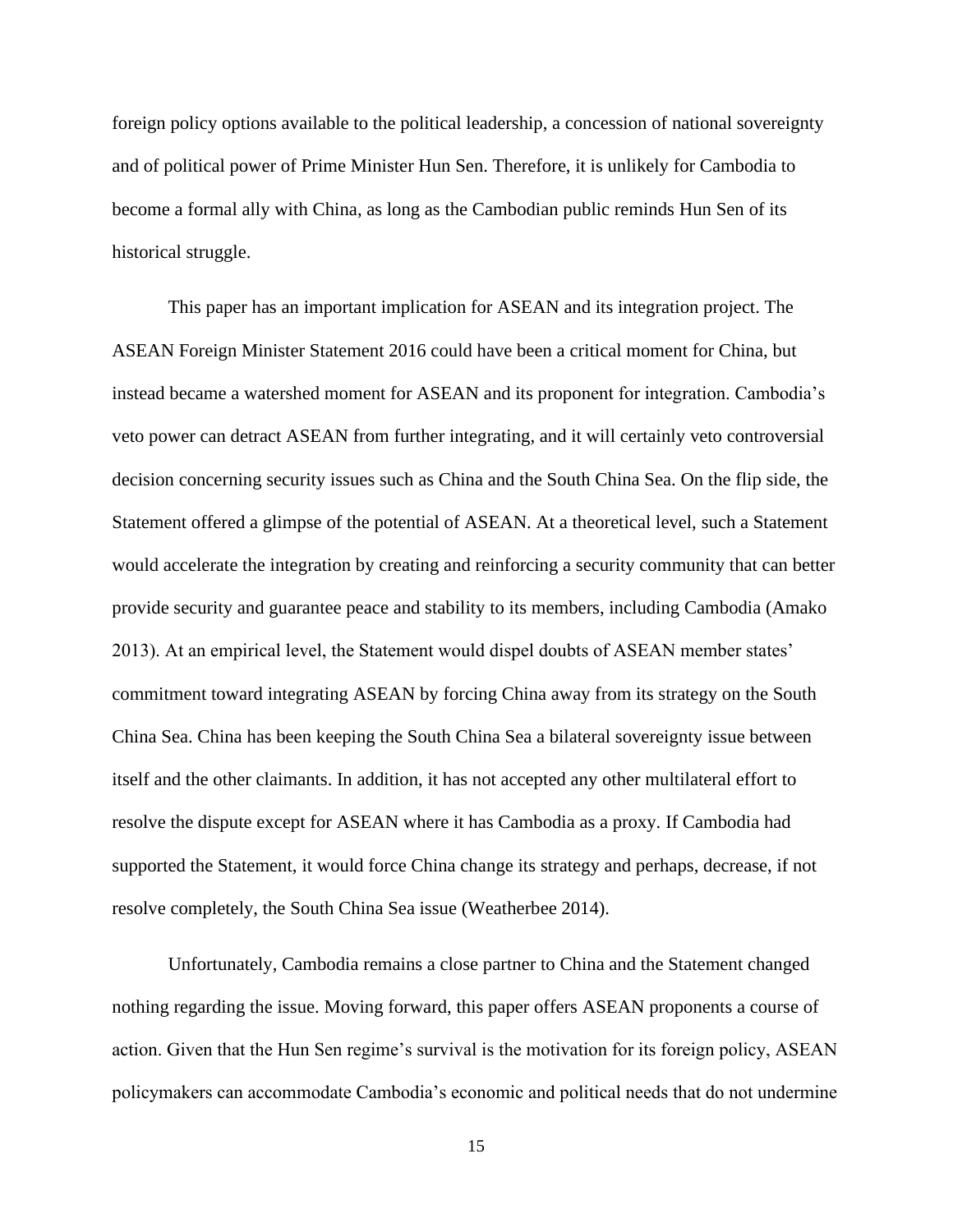Hun Sen's grip on power or empower that grip. Cambodia's economy is underdeveloped compared to other ASEAN economies, coupled with its dependence on foreign aid, provides ASEAN an opportunity to deepen its relations with Cambodia and more specifically with the Hun Sen regime. Alternative, ASEAN can adapt the lesson from Cambodian history and empower an opposition that is more accommodating toward ASEAN than Hun Sen does. However, this course of action directly contrasts with its own non-interference principle, and will further widens the rift between Sino-Cambodian partnership and the rest of ASEAN. Nonetheless, ASEAN must face the question of what to do with Cambodia. As Hun Sen becomes more and more totalitarian (Council on Foreign Relations 2018), ASEAN will have to answer whether it can accommodate a dictator within its rank.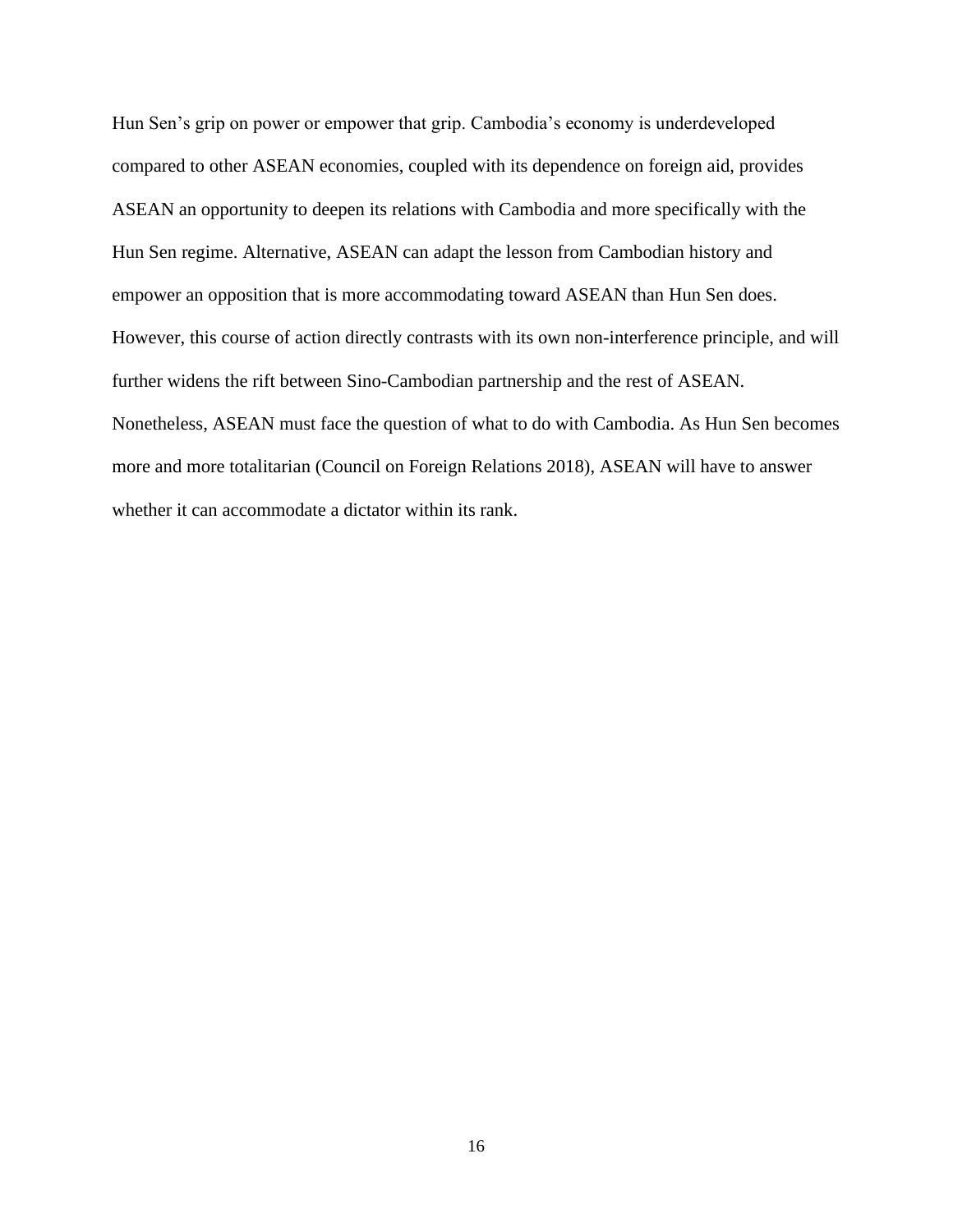## **Bibliography**

- AJG Simoes, CA Hidalgo. *The Economic Complexity Observatory: An Analytical Tool for Understanding the Dynamics of Economic Development*. Workshops at the Twenty-Fifth AAAI Conference on Artificial Intelligence. 2011. Accessed 05/10/2019. <https://atlas.media.mit.edu/en/visualize/line/hs92/show/chn/khm/all/2010.2017/>
- Amako, Satoshi, Shunji Matsuoko, and Kenji Horiuchi, eds. 2013. *Regional Integration in East Asia.* NY: United Nations University Press.
- BBC News. "Hun Sen: Cambodia's strongman prime minister". 07/27/2018. Accessed 05/10/2019.<https://www.bbc.com/news/world-asia-23257699>
- Breuning, Marijke. *Foreign Policy Analysis: A Comparative Introduction*. Palgrave Macmillan, 2007.
- Cambodia Adrift. "Cambodia's Rural/Urban Divide Defines Issues". 2013. Accessed 05/10/2019. [https://projects.voanews.com/cambodia-election-2018/english/map/data](https://projects.voanews.com/cambodia-election-2018/english/map/data-map-cambodias-urban-rural-divide-defines-issues.html)[map-cambodias-urban-rural-divide-defines-issues.html](https://projects.voanews.com/cambodia-election-2018/english/map/data-map-cambodias-urban-rural-divide-defines-issues.html)
- Chan, Kunthiny. "Cambodia's foreign policy, the basics" *Khmer Times.* 08/27/2018. 05/10/2019. <https://www.khmertimeskh.com/526754/cambodias-foreign-policy-the-basics/>
- Chhaeng, Vannarith. *Trends in Southeast Asia: The Political Economy of Chinese Investment in Cambodia*. ISEAS Yusof Ishak Institute, 2017. Accessed 05/10/2019. [https://www.iseas.edu.sg/images/pdf/TRS16\\_17.pdf](https://www.iseas.edu.sg/images/pdf/TRS16_17.pdf)
- Constitution of the Kingdom of Cambodia. 09/21/1993. Accessed 05/10/2019. <https://www.refworld.org/docid/3ae6b5428.html>
- Council for Foreign Relations. "Can Hun Sen Pass Power to His Children?". 12/20/2018. Accessed 05/10/2019.<https://www.cfr.org/blog/can-hun-sen-pass-power-his-children>
- Deth Sok Udom, Sun Suon, and Serkan Bulut, eds. 2017. *Cambodia's Foreign Relations in Regional Global Contexts.* Cambodia: Konrad Adenauer Stiftun.
- Dreher, A., Fuchs, A., Parks, B.C., Strange, A. M., & Tierney, M. J. (2017). Aid, China, and Growth: Evidence from a New Global Development Finance Dataset. AidData Working Paper #46. Williamsburg, VA: AidData.<https://china.aiddata.org/projects/35662>
- The Economist. "Why Cambodia has cosied up to China". 01/21/2017. Accessed 05/10/2019. <https://www.economist.com/asia/2017/01/21/why-cambodia-has-cosied-up-to-china>
- Global Witness. "Hostile Takeover". 07/07/2016. Accessed 05/10/2019. <https://www.globalwitness.org/en/reports/hostile-takeover/>
- Greer, Tanner. "Cambodia wants China as Its Neighborhood Bully" *Foreign Policy Decision.* 01/05/2017. Accessed 05/10/2019. [https://foreignpolicy.com/2017/01/05/cambodia](https://foreignpolicy.com/2017/01/05/cambodia-wants-china-as-its-neighborhood-bully/)[wants-china-as-its-neighborhood-bully/](https://foreignpolicy.com/2017/01/05/cambodia-wants-china-as-its-neighborhood-bully/)
- Financial Times. "Cambodia PM beefs up bodyguard as crisis deepens" 09/12/2016. Accessed 05/10/2019.<https://www.ft.com/content/6276adf8-78d4-11e6-97ae-647294649b28>